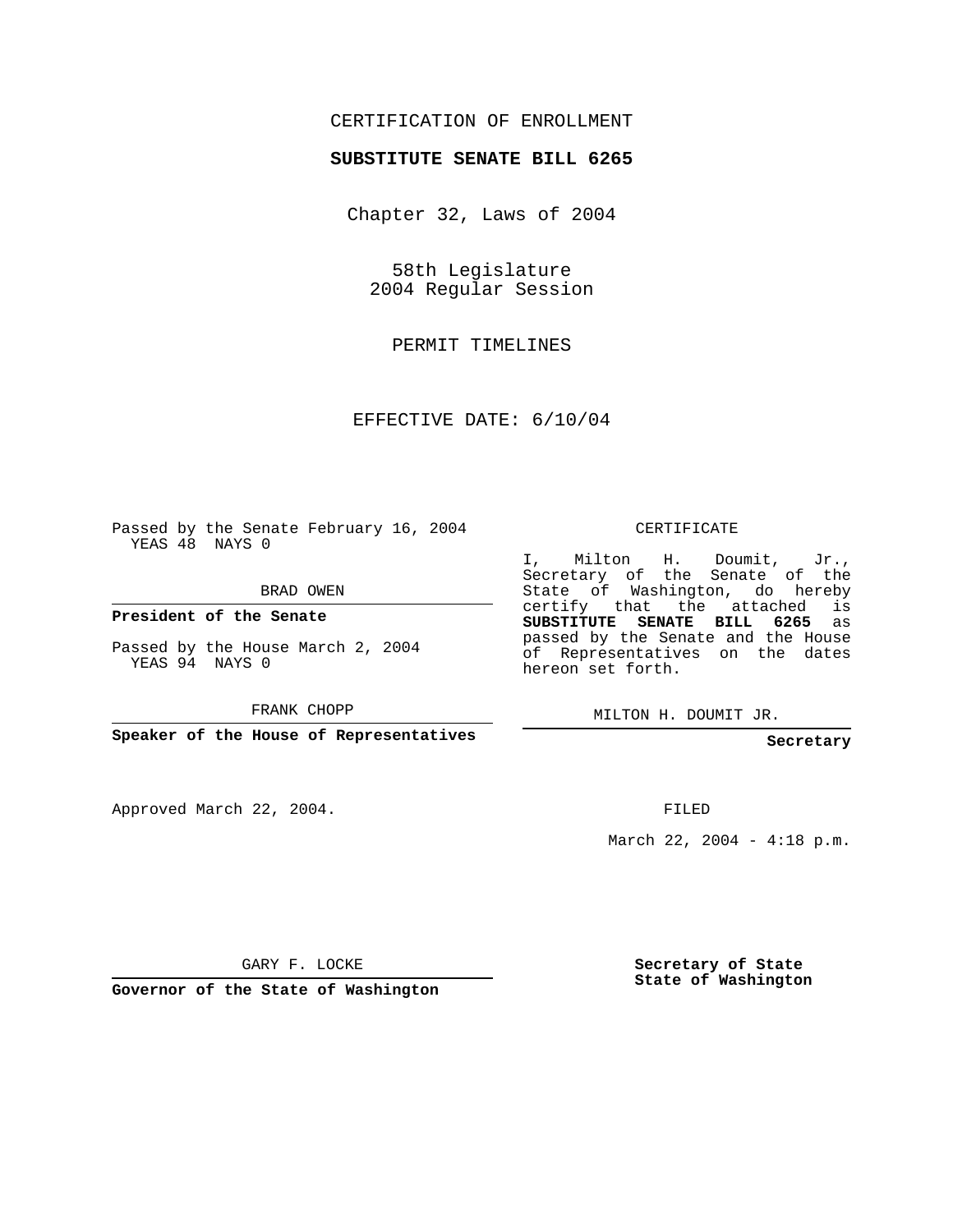## **SUBSTITUTE SENATE BILL 6265** \_\_\_\_\_\_\_\_\_\_\_\_\_\_\_\_\_\_\_\_\_\_\_\_\_\_\_\_\_\_\_\_\_\_\_\_\_\_\_\_\_\_\_\_\_

\_\_\_\_\_\_\_\_\_\_\_\_\_\_\_\_\_\_\_\_\_\_\_\_\_\_\_\_\_\_\_\_\_\_\_\_\_\_\_\_\_\_\_\_\_

Passed Legislature - 2004 Regular Session

## **State of Washington 58th Legislature 2004 Regular Session**

**By** Senate Committee on Land Use & Planning (originally sponsored by Senators Swecker, Doumit, Oke, Mulliken, Horn, Jacobsen, Sheahan, Hale, Rasmussen and Murray)

READ FIRST TIME 01/30/04.

 AN ACT Relating to permit timelines; amending RCW 77.55.100; and adding a new section to chapter 43.42 RCW.

BE IT ENACTED BY THE LEGISLATURE OF THE STATE OF WASHINGTON:

 NEW SECTION. **Sec. 1.** A new section is added to chapter 43.42 RCW to read as follows:

 (1) The legislature finds that there are numerous efforts ongoing to streamline and improve permitting processes. These include the work of the transportation permit efficiency and accountability committee, chapter 47.06C RCW, and the efforts of the office of regulatory assistance to develop an integrated permit system, chapter 245, Laws of 2003. While these efforts are ongoing and likely to yield procedural improvements in permit processing by 2006, there is an immediate need to coordinate permitting timelines for large, multiagency permit streamlining efforts.

 (2) With the agreement of all participating permitting agencies and the permit applicant, state permitting agencies may establish timelines to make permit decisions, including the time periods required to determine that the permit applications are complete, to review the applications, and to process the permits. Established timelines shall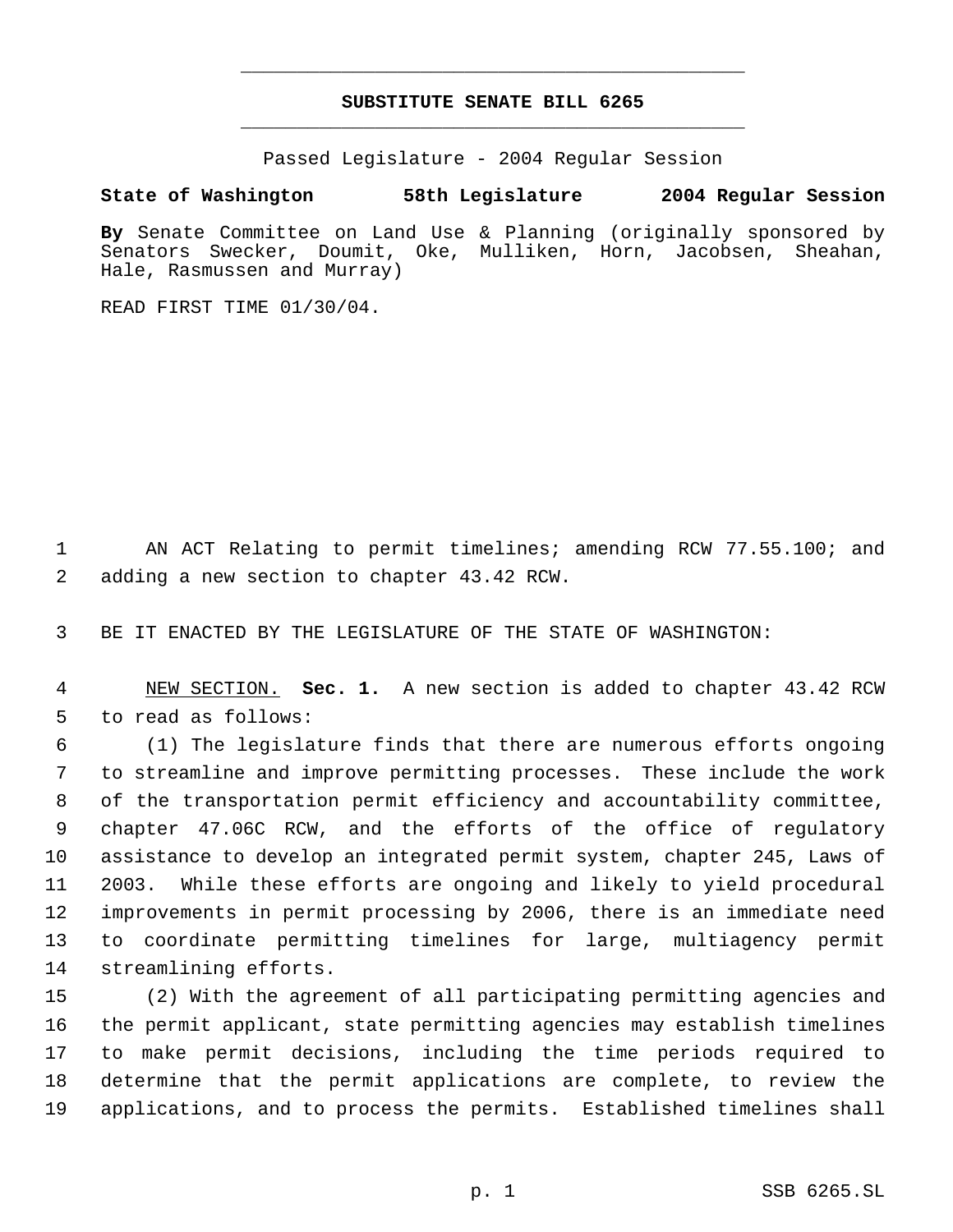not be shorter than those otherwise required for each permit under other applicable provisions of law, but may extend and coordinate such timelines. The goal of the established timelines is to achieve the maximum efficiencies possible through concurrent studies and consolidation of applications, permit review, hearings, and comment periods. A timeline established under this subsection with the agreement of each permitting agency shall commit each permitting agency to act within the established timeline.

 **Sec. 2.** RCW 77.55.100 and 2003 c 391 s 2 are each amended to read as follows:

 (1) In the event that any person or government agency desires to construct any form of hydraulic project or perform other work that will use, divert, obstruct, or change the natural flow or bed of any of the salt or fresh waters of the state, such person or government agency shall, before commencing construction or work thereon and to ensure the proper protection of fish life, secure the approval of the department as to the adequacy of the means proposed for the protection of fish life. This approval shall not be unreasonably withheld or unreasonably conditioned.

 (2)(a) The department shall grant or deny approval of a standard permit within forty-five calendar days of the receipt of a complete application and notice of compliance with any applicable requirements of the state environmental policy act, made in the manner prescribed in 24 this section. The period of forty-five calendar days may be extended, 25 if the permit is part of a multiagency permit streamlining effort and 26 all participating permitting agencies and the permit applicant agree to 27 an extended timeline longer than forty-five calendar days. The permit must contain provisions allowing for minor modifications to the plans and specifications without requiring reissuance of the permit.

 (b) The applicant may document receipt of application by filing in person or by registered mail. A complete application for approval shall contain general plans for the overall project, complete plans and specifications of the proposed construction or work within the mean higher high water line in salt water or within the ordinary high water line in fresh water, and complete plans and specifications for the proper protection of fish life.

(c) The forty-five day requirement shall be suspended if: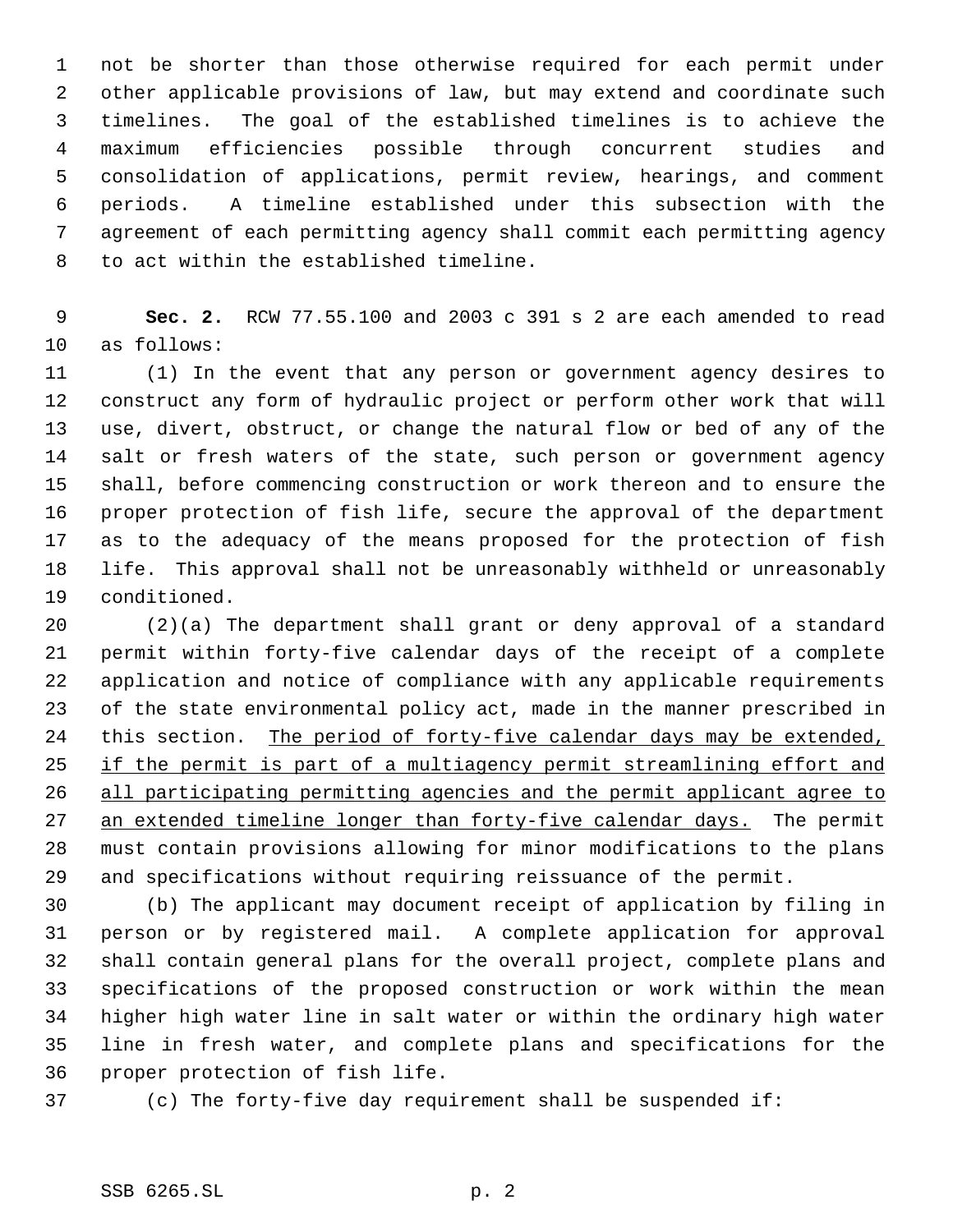(i) After ten working days of receipt of the application, the applicant remains unavailable or unable to arrange for a timely field evaluation of the proposed project;

(ii) The site is physically inaccessible for inspection; or

 (iii) The applicant requests delay. Immediately upon determination that the forty-five day period is suspended, the department shall notify the applicant in writing of the reasons for the delay.

 (d) For purposes of this section, "standard permit" means a written permit issued by the department when the conditions under subsections (3) and (5)(b) of this section are not met.

 (3)(a) The department may issue an expedited written permit in those instances where normal permit processing would result in significant hardship for the applicant or unacceptable damage to the environment. In cases of imminent danger, the department shall issue an expedited written permit, upon request, for work to repair existing structures, move obstructions, restore banks, protect property, or protect fish resources. Expedited permit requests require a complete written application as provided in subsection (2)(b) of this section and shall be issued within fifteen calendar days of the receipt of a complete written application. Approval of an expedited permit is valid for up to sixty days from the date of issuance.

 (b) For the purposes of this subsection, "imminent danger" means a threat by weather, water flow, or other natural conditions that is likely to occur within sixty days of a request for a permit application.

 (c) The department may not require the provisions of the state environmental policy act, chapter 43.21C RCW, to be met as a condition of issuing a permit under this subsection.

 (d) The department or the county legislative authority may determine if an imminent danger exists. The county legislative authority shall notify the department, in writing, if it determines that an imminent danger exists.

 (4) Approval of a standard permit is valid for a period of up to five years from date of issuance. The permittee must demonstrate substantial progress on construction of that portion of the project relating to the approval within two years of the date of issuance. If the department denies approval, the department shall provide the applicant, in writing, a statement of the specific reasons why and how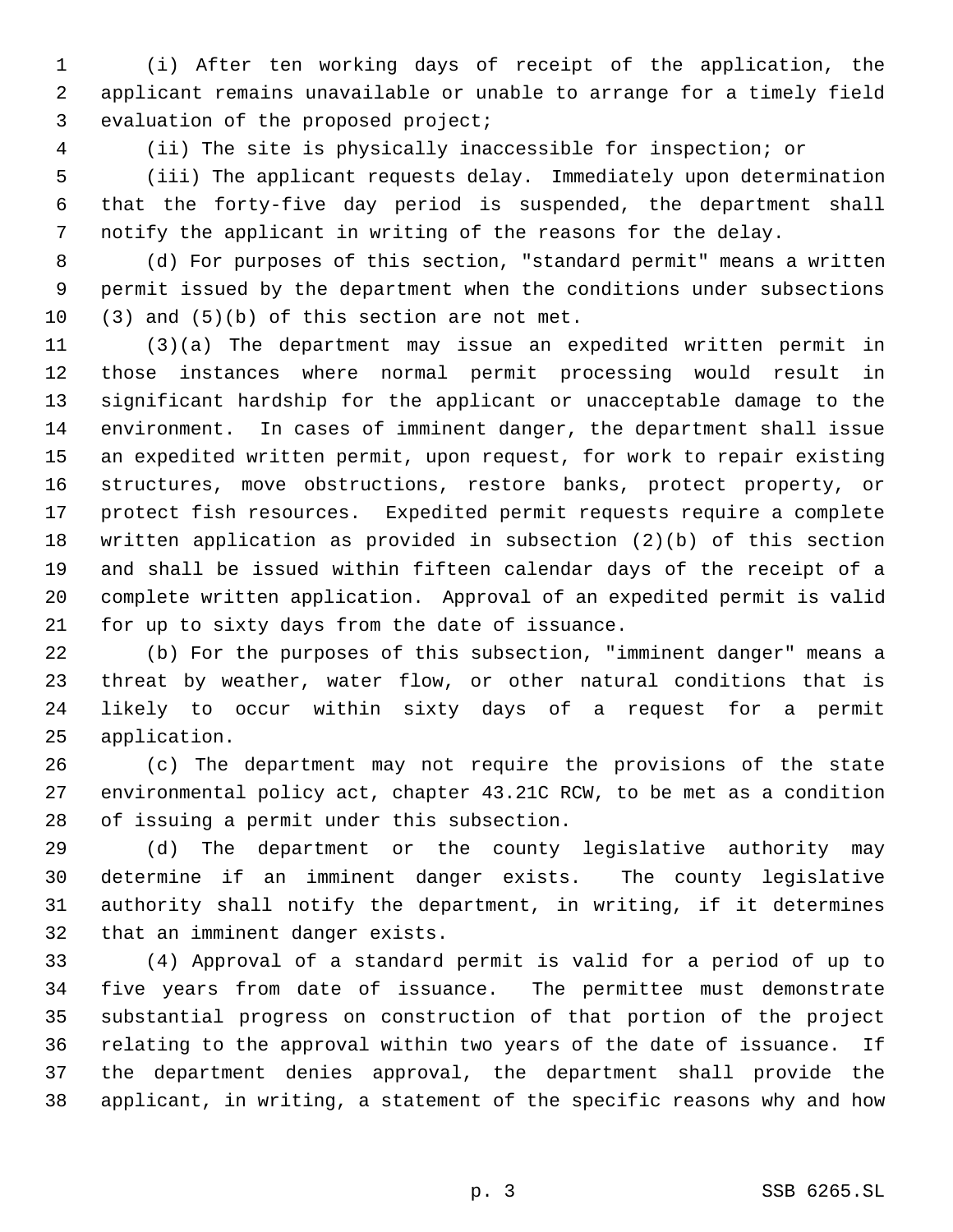the proposed project would adversely affect fish life. Protection of fish life shall be the only ground upon which approval may be denied or conditioned. Chapter 34.05 RCW applies to any denial of project approval, conditional approval, or requirements for project modification upon which approval may be contingent.

 (5)(a) In case of an emergency arising from weather or stream flow conditions or other natural conditions, the department, through its authorized representatives, shall issue immediately, upon request, oral approval for removing any obstructions, repairing existing structures, restoring stream banks, or to protect property threatened by the stream or a change in the stream flow without the necessity of obtaining a written approval prior to commencing work. Conditions of an oral approval to protect fish life shall be established by the department and reduced to writing within thirty days and complied with as provided for in this section. Oral approval shall be granted immediately, upon request, for a stream crossing during an emergency situation.

 (b) For purposes of this section and RCW 77.55.110, "emergency" means an immediate threat to life, the public, property, or of environmental degradation.

 (c) The department or the county legislative authority may declare and continue an emergency when one or more of the criteria under (b) of this subsection are met. The county legislative authority shall immediately notify the department if it declares an emergency under this subsection.

 (6) The department shall, at the request of a county, develop five- year maintenance approval agreements, consistent with comprehensive flood control management plans adopted under the authority of RCW 86.12.200, or other watershed plan approved by a county legislative authority, to allow for work on public and private property for bank stabilization, bridge repair, removal of sand bars and debris, channel maintenance, and other flood damage repair and reduction activity under agreed-upon conditions and times without obtaining permits for specific projects.

 (7) This section shall not apply to the construction of any form of hydraulic project or other work which diverts water for agricultural irrigation or stock watering purposes authorized under or recognized as being valid by the state's water codes, or when such hydraulic project or other work is associated with streambank stabilization to protect